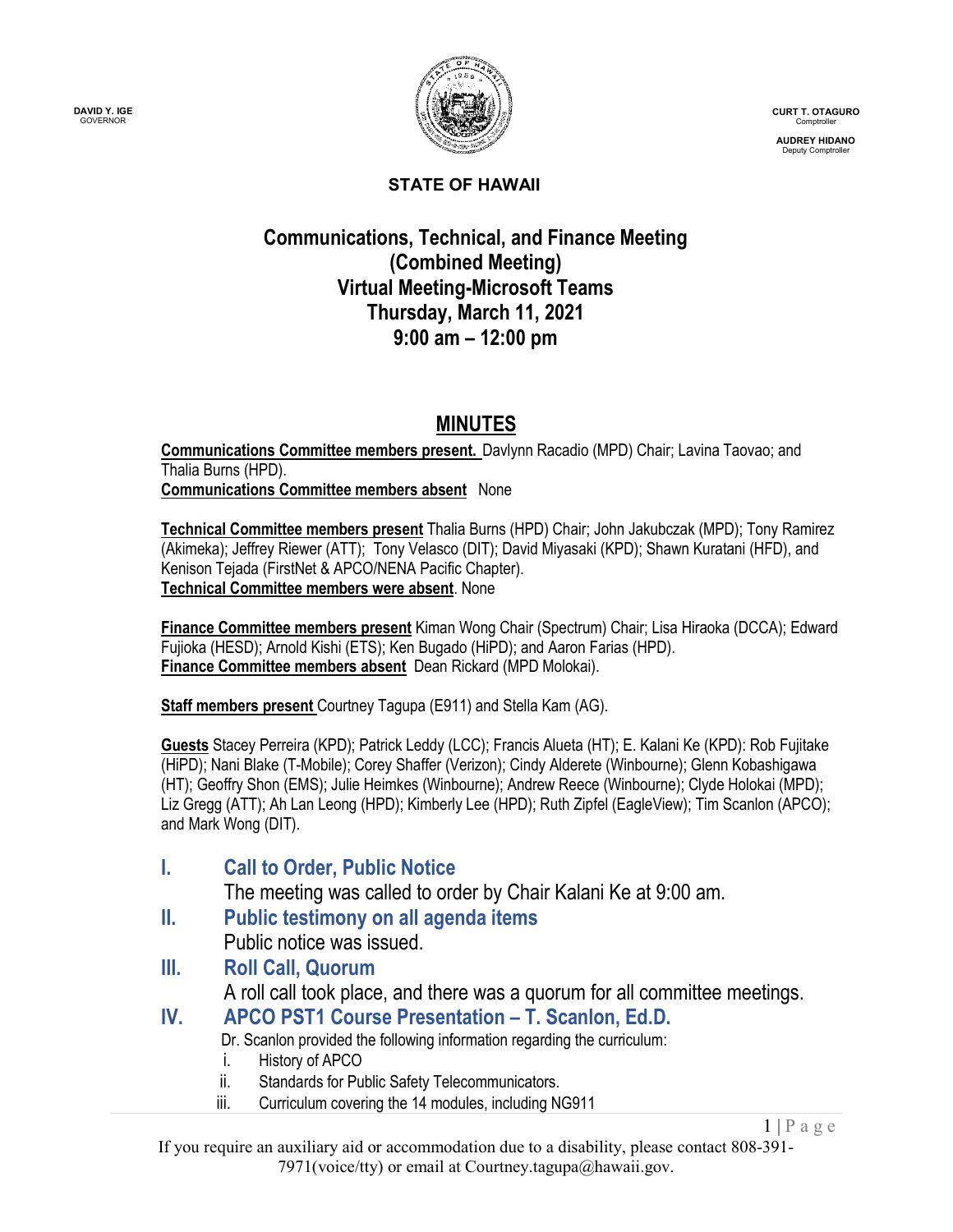- iv. Graphic illustrations
- v. Open book exercises
- vi. Practice Guidecards
- vii. Glossary
- viii. Major Features: Index
- ix. APCO Institute Online
- x. Course resources included audio, video, and manual. Adjunct professors conducted them.
- xi. Recertification begins after two years. There is flexibility and requires 24 CDE per year.
- xii. Training Central used to manage recertification
- xiii. APCO Institute Public Safety Telecommunicators Students
- xiv. PSC Magazine

## **V. Rapid Deploy Presentation**

- 1. Jonathan Holland Introductions
- 2. Update on AT&T and FirstNet
- 3. Market Success Stories of Rapid Deploy (Radius product) California, Kansas, and Arizona.
- 4. Time for statewide deployment is minimal compared to other competitors.
- 5. Demonstration of Rapid Deploy
	- i. Mapping Capability
	- ii. Location accuracy
	- iii. Live video streaming
	- iv. GIS updates are in real-time.
	- v. Live traffic feeds.
	- vi. On-Star integration

#### **VI. Winbourne Consulting, LLC Update – Andrew Reece, Cindy Alderete, Julie Heimkes:**

- i. March Meeting Agenda
	- a. Deliverable 4 Report Update Inter-Island Interoperability
		- i. Statewide strategic vision for interoperability and radio data communications systems
		- ii. Supports Hawaii Wireless Interoperability Network (HIWIN), statewide land mobile radio network connected by State's avenue microwave network.
		- iii. Supports FirstNet
	- b. Kauai Update Kalani Ke
		- i. Kauai will hold two meetings, one with procurement; and another with IT.
		- ii. To ensure that Kauai procurement and IT are on board with the anticipated transition to NG911.
	- c. April 2021 Technical Committee Meeting Agenda Update on Kauai's progress – Kalani Ke.

#### **VII. Review and approval of last meeting minutes.**

Mark Wong motioned to approve. Arnold Kishi seconded the motion. A roll call vote was taken, and the minutes were approved by all committee members present.

## **VIII. Committee Updates by Committee Chairs**

a. Communications Committee – Davlynn Racadio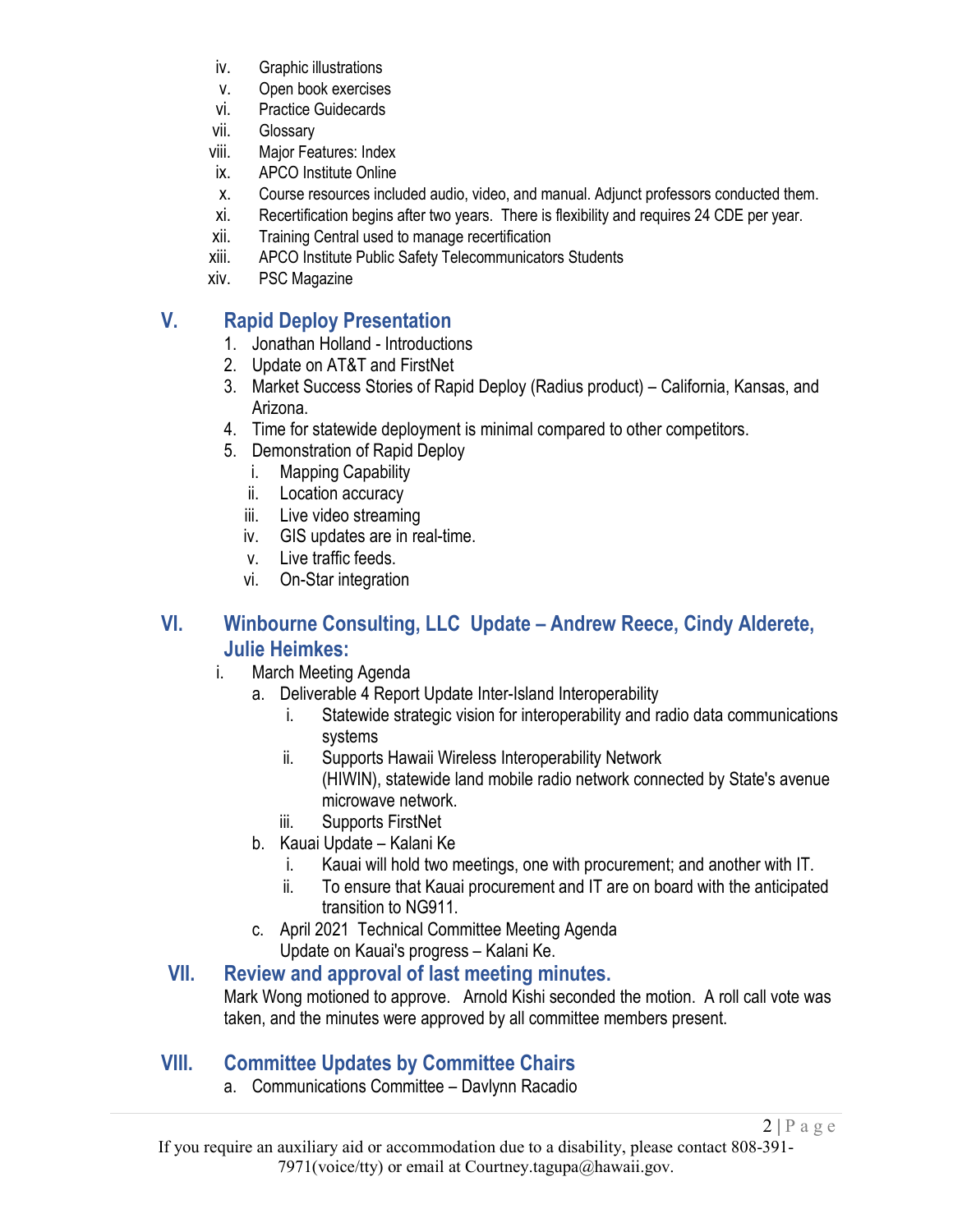Davlynn summarized HB 73 HD2 that will recognize dispatchers as emergency workers.

- b. Technical Committee Thalia Burns
	- i. Educational Investigative Committee Jeffrey Riewer Jeffrey reported that he would be putting together a meeting with the PSAPs to determine what are the next steps.
	- ii. ICTE Investigative Committee- Everett Kaneshige
		- 1. APCO Nexus Conference-May 18-19, 2021 (Tentative) APCO Nexus Conference has changed from face-to-face to virtual.
	- i. Request approval for:
		- 1. KPD MapFlex/Pictometry Data S/W Update: \$1,465.97 (non-recurring)
		- 2. KPD CAD Station Status Lights Integration: \$12,500 (\$2,500 per console x 5 consoles)

Tony Ramirez motioned to approve the two requested items above. Jeffrey Riewer seconded the motion. A roll call vote was taken, and the motion was approved by all the Technical Committee members present.

- c. Finance Committee Kiman Wong
	- i. Report on Monthly and Y-T-D Cash Flow
	- The Finance Chair reviewed the monthly cash flow with the Finance Committee. ii. Discussion with ASO Business Mgr. regarding budgeting expenses.
	- If an expense was budgeted for the current fiscal and if it was not to be used in the fiscal year, can it be used in the next fiscal year as in the NENA Conference? The ASO Mgr. replied that it couldn't be done since the current fiscal year's budget must be used in the current year, or it will lapse. The board should authorize in advance the use of next year's budget for the NENA Conference in July 2021.
	- iii. Request Funding for FY 2022 NENA Conference, July 24-29, 2021. The following PSAPs requested attendance at the NENA Conference: HPD-4; EMS-3; KPD-3; MPD-3; HiPD-3; DIT-1; and HFD-3 total 20. - \$59,500.

Arnold Kishi motioned to approve the funding for the NENA Conference. Lisa Hiraoka seconded the motion, and a roll call vote was taken, and the motion was approved by all the Finance Committee members present.

Please note that the total funding approved was short \$10,500. The shortfall will be addressed in the agendas during the April 8, 2021 meetings.

- iv. Request funding approval for:
	- 1. KPD MapFlex/Pictometry Data S/W Update: \$1,465.97 (non-recurring).

Arnold Kishi motioned to approve funding for the MapFlex Pictometry Data S/W update. Lisa Hiraoka seconded the motion. A roll call vote was taken, and the motion was approved by all the Finance Committee members present.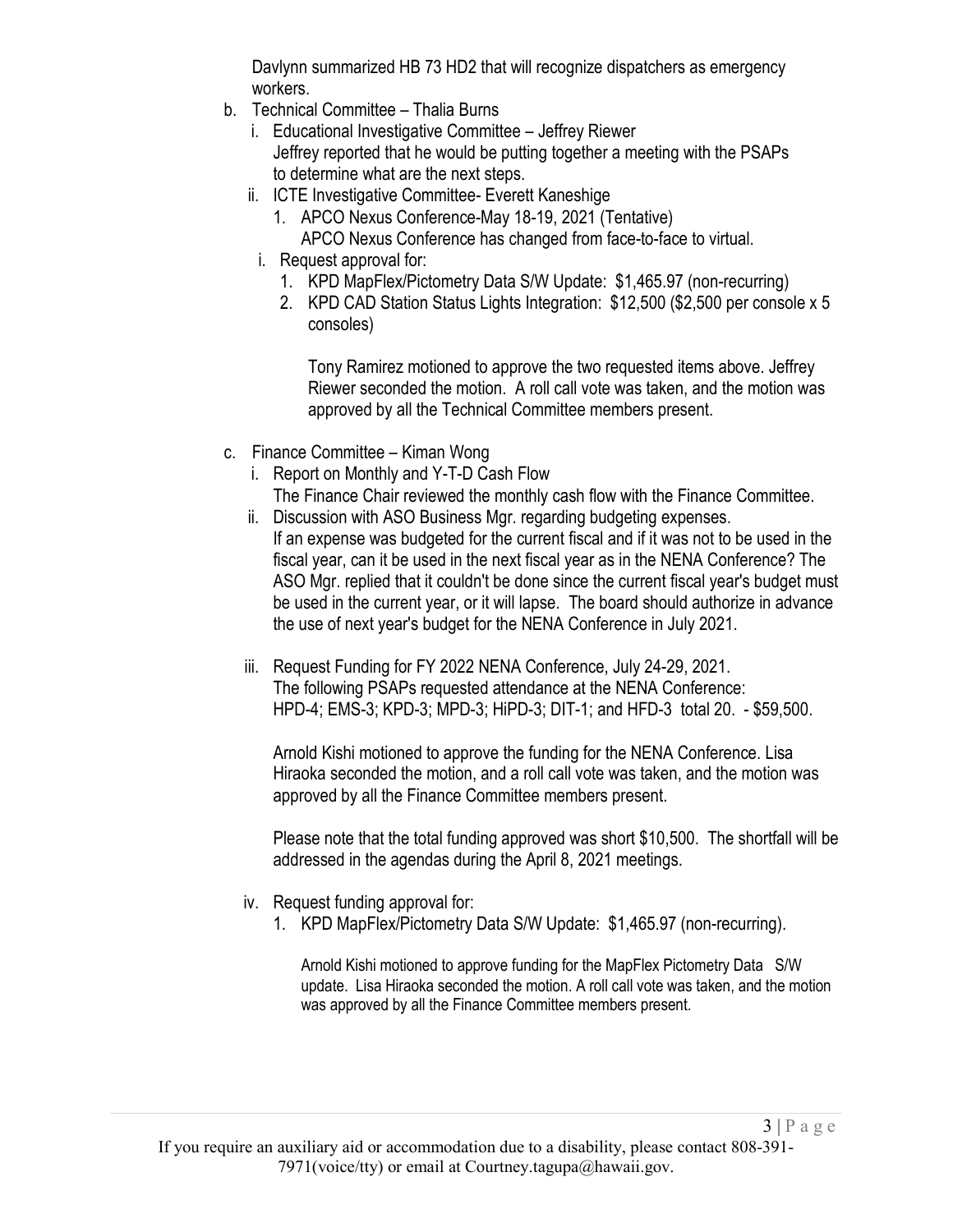2. KPD CAD Station Status Lights Integration: \$12,500 (\$2,500 per console x 5 consoles)

Arnold Kishi motioned to approve funding for the CAD Station Status Lights Integration. Lisa Hiraoka seconded the motion. A roll call vote was taken, and the motion was approved by all the Finance Committee members present.

# **IX. PSAP Status Updates**

- a. Kauai KPD Stacey Perreira for E. Kalani Ke Down to one opening. One new hire and another to begin shortly. Construction will be ongoing, and activity will be at the ADC.
- b. Oahu HPD Aaron Farias The City's hiring freeze did exempt the police dept. There are three openings, and I will be applying for an exception to the hiring freeze. Twenty-one vacancies exist. Four districts converted to P25.
- c. Oahu HFD Shawn Kuratani There was one retirement. A transferee is expected to fill that vacancy.
- d. Oahu EMS Edward Fujioka EMD call-taking training will begin next week. 9 EMDs to be trained.
- e. Maui/Molokai MPD Davlynn Racadio for John Jakubczak Henrietta Helm retired. Workforce down to 3 people. Maui will take care of Molokai's communications temporarily. HawTelcom also assisted in this quick transition. Maui had significant storm damage that closed roads.
- f. Hawaii PD Kenneth Bugado, Jr. We interviewed 23 people for the 14 vacancies. There are three new hires on the radio training.
- g. Hawaii FD Kazuo Todd Nothing to report.

## **X. Items for Discussion, Consideration, and Action**

- a. 911 Timeline update should be referred to the ED.
- b. Others.

## **XI. Announcements**

- a. Future Virtual Meeting dates/time (9:00 am 12 noon):
	- i. Thursday, February 11, 2021 (Combined Meetings)
	- ii. Thursday, March 11, 2021(Combined Meetings)
	- iii. Thursday, April 8, 2021 (Combined Meetings)
	- iv. Thursday, May 14, 2021 (Combined Meetings)
	- v. Thursday, June 10, 2021 (Combined Meetings)
	- vi. Thursday, July 8, 2021 (Combined Meetings)
- b. Future Conference Dates (3 months of advanced approval required):
	- i. Central Square User Virtual Conf., April 2021.
	- ii. Hexagon Conference, June 15-18, 2021, Las Vegas. (Postponed until June 2022)
	- iii. NENA Conference, June 26-July 1, 2021, Columbus, OH.
	- iv. APCO 2021, August 15-18, San Antonio, TX.
	- v. Deccan Conference, Sept. 7-10, 2021, San Diego, CA.
	- vi. Others